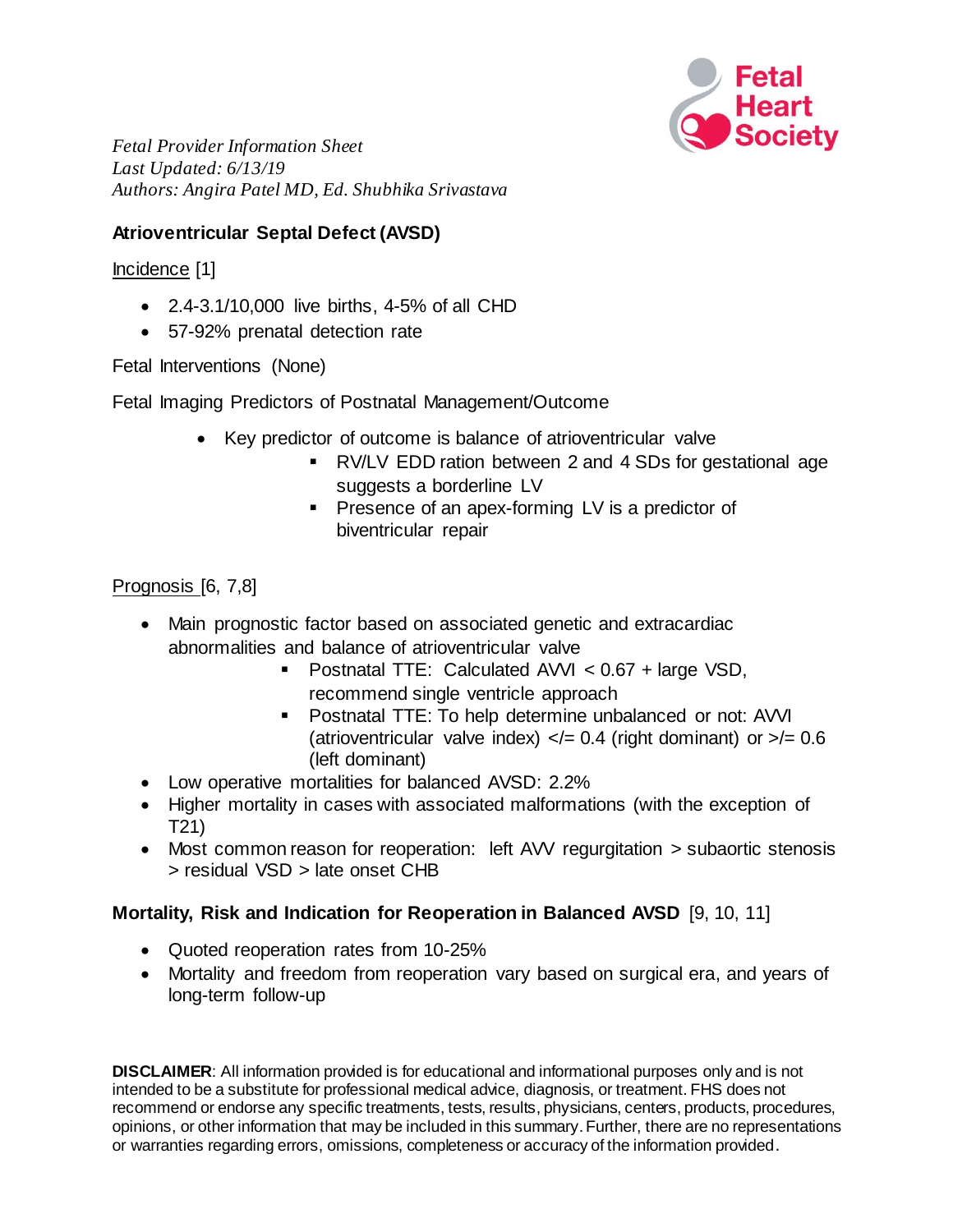

*Fetal Provider Information Sheet Last Updated: 6/13/19 Authors: Angira Patel MD, Ed. Shubhika Srivastava*

| <b>Years</b><br><b>Evaluated</b> | <b>Indications for</b><br><b>Reoperation</b>                                                                           | <b>Freedom from</b><br>reoperation           | <b>Survival</b>                                 |
|----------------------------------|------------------------------------------------------------------------------------------------------------------------|----------------------------------------------|-------------------------------------------------|
| 1972-2007<br>[9]                 | LAVV regurgitation<br>Subaortic stenosis<br>LAVV stenosis,<br><b>Residual ASD</b><br>PA stenosis<br>Aortic coarctation | 63% at 5 yr<br>48% at 10 yr<br>42% at 15 yr  | 91% at 5 yr<br>91% at 10 year<br>86% at 15 year |
| 1974-2000<br>$[10]$              | LAVV regurgitation<br><b>LVOTO</b>                                                                                     | 88% at 10 yr<br>83% at 20 yr<br>78% at 30 yr | 85% at 10 yr<br>82% at 20 yr<br>71% at 30 yr    |
| 1975-2006<br>[11]                | <b>Residual ASD</b><br>LAVV regurgitation                                                                              | 96% at 1 yr<br>89% at 5 yr<br>82% at 15 yr   | 91% at 1 yr<br>91% at 5 yr<br>89% at 15 yr      |

Associated Problems [1, 3, 4, 5]

- Chromosomal abnormalities, syndromes, extracardiac findings
	- 17-50% of Trisomy 21 have AVSD
	- Abnormal karyotype in 48-58% of those diagnosed with AVSD
- Associated defects:
	- o Subaortic stenosis: due to subaortic shelf or fibromuscular tunnel, also evaluate for aortic valve hypoplasia and coarctation of aorta
	- o Tetralogy of Fallot: 5% in patients with AVSD, more common in those with Trisomy 21
	- $\circ$  Atrial isomerism: right > left; If right, more likely univentricular heart with common atrium; If left, more likely biventricular heart and CHB common
	- o Ventricular hypoplasia
		- Balanced vs. unbalanced will determine biventricular or univentricular repair
- AVV regurgitation poorer prognosis, contributes to development of hydrops in utero

**DISCLAIMER**: All information provided is for educational and informational purposes only and is not intended to be a substitute for professional medical advice, diagnosis, or treatment. FHS does not recommend or endorse any specific treatments, tests, results, physicians, centers, products, procedures, opinions, or other information that may be included in this summary.Further, there are no representations or warranties regarding errors, omissions, completeness or accuracy of the information provided.